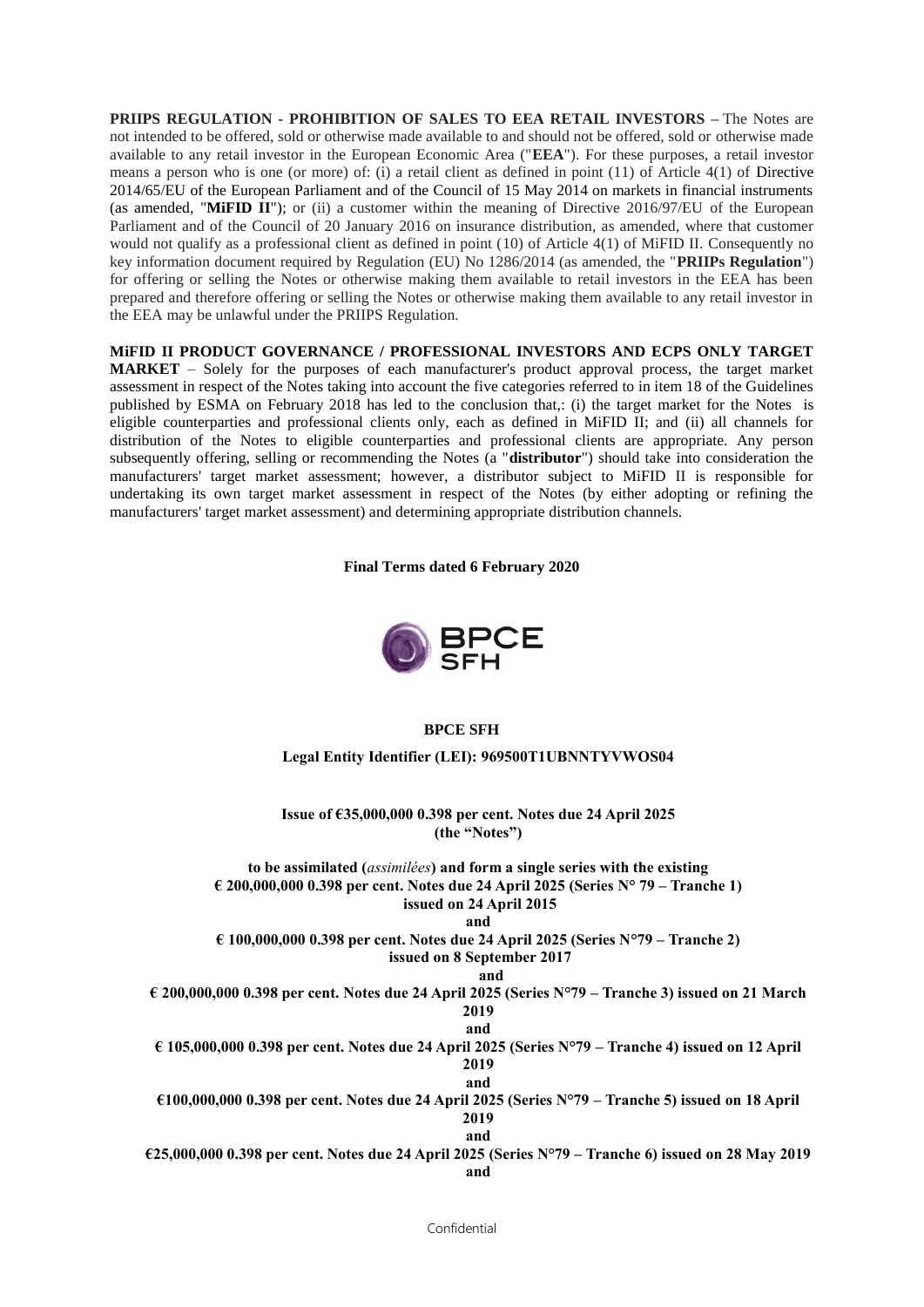#### **€125,000,000 0.398 per cent. Notes due 24 April 2025 (Series N°79 – Tranche 7) issued on 14 August 2019**

**(together the "Existing Notes")**

#### **under the €40,000,000,000 Euro Medium Term Note Programme for the issue of** *obligations de financement de l'habitat* **and other privileged notes**

# **Series No.: 79 Tranche No.: 8**

**Issue Price: 103.440 per cent.** of the Aggregate Amount of the Tranche plus an amount of € 111,135.52 corresponding to accrued interest on the Aggregate Nominal Amount of this Tranche for the period from, and including 24 April 2019 to, but excluding, 10 February 2020

**Dealer**

**NatWest Markets N.V.**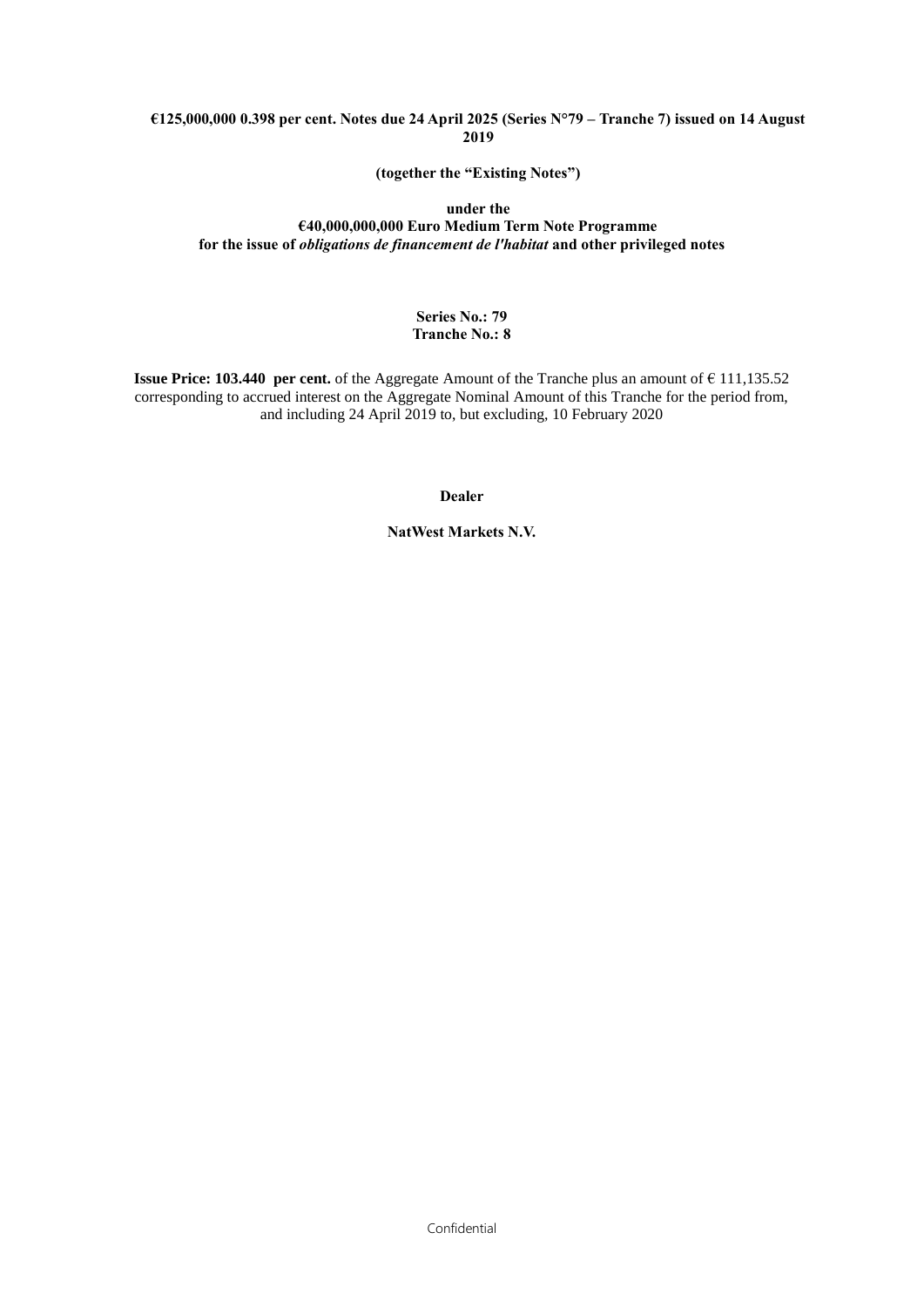#### **PART A - CONTRACTUAL TERMS**

Terms used herein shall be deemed to be defined as such for the purposes of the conditions which are the 2015 Conditions which are incorporated by reference in the base prospectus dated 14 May 2019 which received visa No. 19-199 from the *Autorité des marchés financiers* (the "**AMF**") on 14 May 2019, the supplement dated 21 June 2019 which received visa No. 19-284 from the AMF and and the second supplement dated 4 October 2019 which received visa No. 19-474 from the AMF on 4 October 2019 ( together the "**Base Prospectus**") which together constitute a base prospectus for the purposes of the Prospectus Directive (as defined below).

This document constitutes the final terms (the "**Final Terms**") relating to the notes described herein (the "**Notes**") for the purposes of Article 5.4 of the Prospectus Directive and must be read in conjunction with such Base Prospectus, save in respect of section "Terms and Conditions of the French Law Notes" which is replaced by the 2015 Conditions. Full information on the Issuer and the offer of the Notes is only available on the basis of the combination of these Final Terms and the Base Prospectus, save in respect of section "Terms and Conditions of the French Law Notes" which is replaced by the 2015 Conditions. The Base Prospectus and these Final Terms are available for viewing on the websites of BPCE (www.bpce.fr) and of the AMF (www.amf-france.org) and during normal business hours at the registered office of the Issuer and at the specified office of the Paying Agent(s) where copies may be obtained.

"**Prospectus Directive**" means Directive 2003/71/EC of the European Parliament and of the Council of 4 November 2003, as amended or superseded, and includes any relevant implementing measure of such directive in each relevant Member State of the European Economic Area.

| 1. | (i)                                       | <b>Series Number:</b>                      | 79                                                                                                                                                                                                                                                                                              |
|----|-------------------------------------------|--------------------------------------------|-------------------------------------------------------------------------------------------------------------------------------------------------------------------------------------------------------------------------------------------------------------------------------------------------|
|    | (ii)                                      | <b>Tranche Number:</b>                     | 8                                                                                                                                                                                                                                                                                               |
|    | (iii)                                     | on which Notes become<br>Date<br>fungible: | The Notes will, upon listing, be assimilated<br>and form a single series and be<br>(assimilées)<br>interchangeable for trading purposes with the Existing<br>Notes.                                                                                                                             |
| 2. |                                           | <b>Specified Currency:</b>                 | Euro (" $\epsilon$ ")                                                                                                                                                                                                                                                                           |
| 3. | <b>Aggregate Nominal Amount of Notes:</b> |                                            |                                                                                                                                                                                                                                                                                                 |
|    | (i)                                       | Series:                                    | € 890,000,000                                                                                                                                                                                                                                                                                   |
|    | (ii)                                      | Tranche:                                   | €35,000,000                                                                                                                                                                                                                                                                                     |
| 4. | <b>Issue Price:</b>                       |                                            | 103.440 per cent. of the Aggregate Nominal Amount<br>of the Tranche plus an amount of $\epsilon$ 111,135.52<br>corresponding to accrued interest of such Aggregate<br>Nominal Amount for the period from, and including,<br>the Interest Commencement Date to, but excluding,<br>the Issue Date |
| 5. |                                           | <b>Specified Denomination(s):</b>          | € 100,000                                                                                                                                                                                                                                                                                       |
| 6. | (i)                                       | <b>Issue Date:</b>                         | 10 February 2020                                                                                                                                                                                                                                                                                |
|    | (ii)                                      | <b>Interest Commencement Date:</b>         | 24 April 2019                                                                                                                                                                                                                                                                                   |
| 7. |                                           | <b>Final Maturity Date:</b>                | 24 April 2025                                                                                                                                                                                                                                                                                   |
|    |                                           |                                            | (further particulars specified below)                                                                                                                                                                                                                                                           |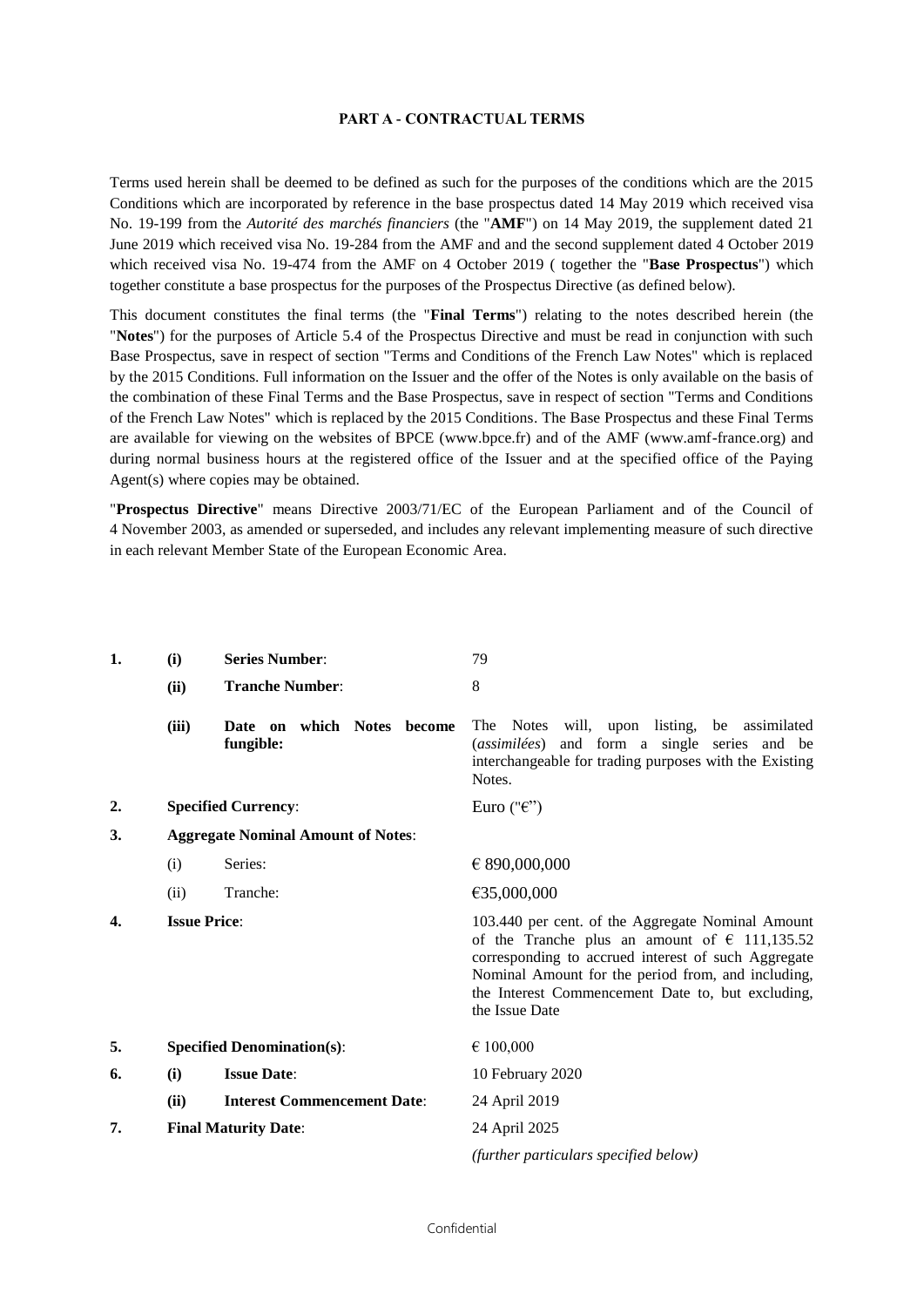| 8.         | <b>Extended Final Maturity Date:</b>                                      | Not Applicable                                                                                                                                                                                                                                                                                                                                                                                                                                                                                                                                                                                                                                                                      |
|------------|---------------------------------------------------------------------------|-------------------------------------------------------------------------------------------------------------------------------------------------------------------------------------------------------------------------------------------------------------------------------------------------------------------------------------------------------------------------------------------------------------------------------------------------------------------------------------------------------------------------------------------------------------------------------------------------------------------------------------------------------------------------------------|
| 9.         | <b>Interest Basis:</b>                                                    | 0.398 per cent. Fixed Rate<br>(further particulars specified below)                                                                                                                                                                                                                                                                                                                                                                                                                                                                                                                                                                                                                 |
| 10.        | <b>Redemption/Payment Basis:</b>                                          | Subject to any purchase and cancellation or early<br>redemption, the Notes will be redeemed on the Final<br>Maturity Date at 100 per cent. of their Aggregate<br><b>Nominal Amount</b><br>(further particulars specified below)                                                                                                                                                                                                                                                                                                                                                                                                                                                     |
| 11.<br>12. | <b>Change of Interest Basis:</b><br><b>Put/Call Options:</b>              | Not Applicable<br>Not Applicable                                                                                                                                                                                                                                                                                                                                                                                                                                                                                                                                                                                                                                                    |
| 13.        | of corporate authorisations<br>for<br>Date<br>issuance of Notes obtained: | Decisions of the <i>Conseil d'administration</i> (Board of<br>Directors) of the Issuer (i) dated 13 December 2019<br>authorising the issue of <i>obligations de financement de</i><br>l'habitat and other resources benefiting from the<br>privilège referred to in Article L.513-11 of the French<br>Monetary and Financial Code (Code monétaire et<br>financier) up to $\epsilon$ 10 000 000 000 for the period<br>beginning on 13 December 2019 and ending on 13<br>December 2020 and (ii) dated 13 December 2019<br>authorising the quarterly programme of borrowings<br>benefiting from such <i>privilege</i> up to $\epsilon$ 4 000 000 000<br>for the first quarter of 2020. |

# **PROVISIONS RELATING TO REDEMPTION**

| 14. | <b>Fixed Rate Notes Provisions:</b>          |                                         | Applicable                                                                                             |  |
|-----|----------------------------------------------|-----------------------------------------|--------------------------------------------------------------------------------------------------------|--|
|     | (i)                                          | Rate of Interest:                       | 0.398 per cent. <i>per annum</i> payable annually in arrear                                            |  |
|     | (ii)                                         | Interest Payment Date(s):               | 24 April in each year, from and including 24 April 2020<br>up to and including the Final Maturity Date |  |
|     | (iii)                                        | Fixed Coupon Amount(s):                 | Rate of Interest $\times$ Specified Denomination $\times$ Day Count<br>Fraction                        |  |
|     |                                              |                                         | (i.e. € 398 per € 100,000 Specified Denomination)                                                      |  |
|     | (iv)                                         | Broken Amount(s):                       | Not Applicable                                                                                         |  |
|     | (v)                                          | Day Count Fraction (Condition $5(a)$ ): | Actual/Actual ICMA Unadjusted                                                                          |  |
|     | (vi)                                         | Determination Date(s):                  | 24 April in each year                                                                                  |  |
|     | (vii)                                        | Payment on non-Business Days:           | As per the Conditions                                                                                  |  |
| 15. |                                              | <b>Floating Rate Notes Provisions:</b>  | Not Applicable                                                                                         |  |
| 16. | <b>Fixed/Floating Rate Notes Provisions:</b> |                                         | Not Applicable                                                                                         |  |
| 17. | <b>Zero Coupon Notes Provisions</b>          |                                         | Not Applicable                                                                                         |  |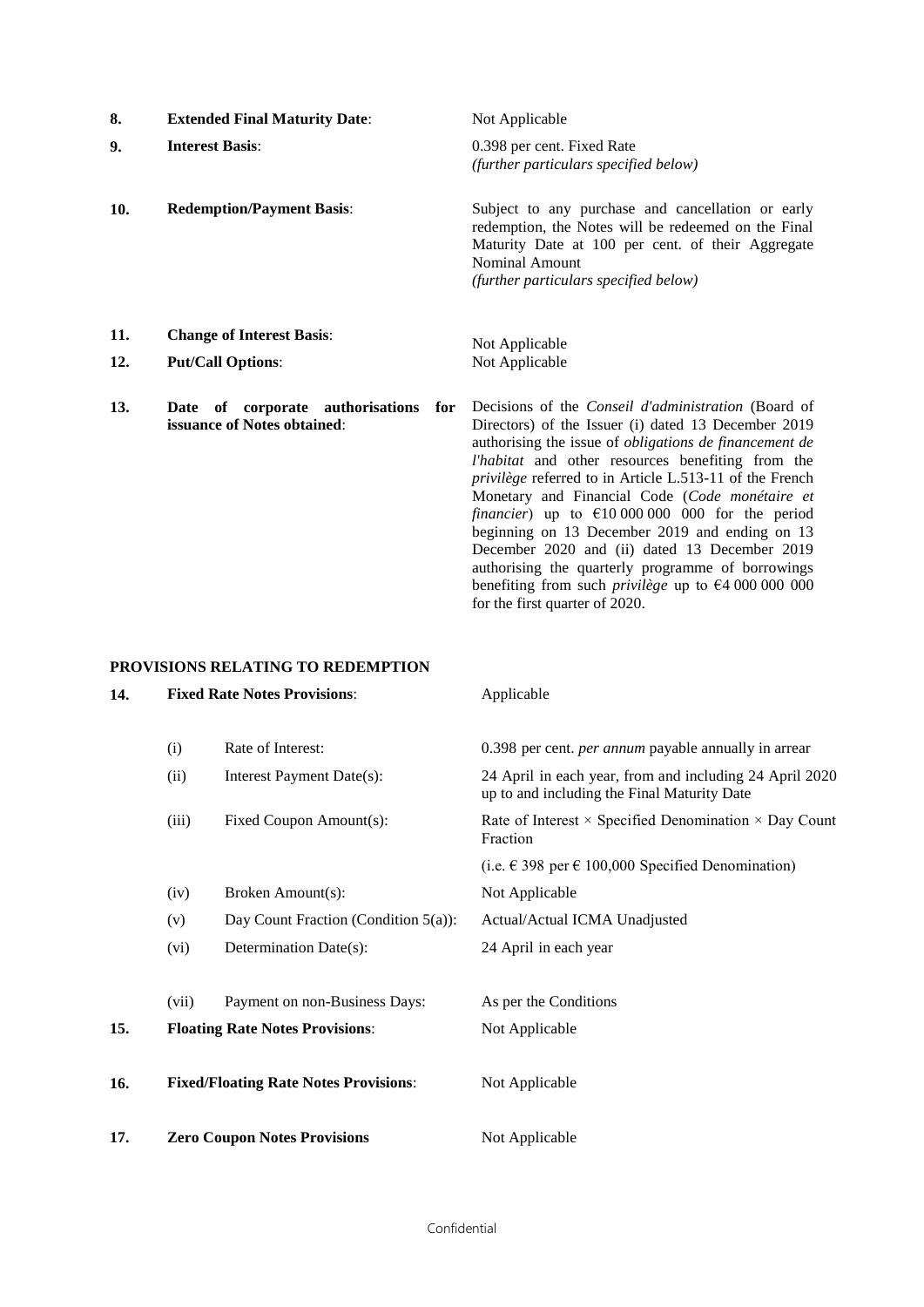# **PROVISIONS RELATING TO REDEMPTION**

| 18. | <b>Call Option:</b>                                                                                                                  |                                                                                                                     | Not Applicable                                                                       |  |
|-----|--------------------------------------------------------------------------------------------------------------------------------------|---------------------------------------------------------------------------------------------------------------------|--------------------------------------------------------------------------------------|--|
| 19. |                                                                                                                                      | <b>Put Option:</b>                                                                                                  | Not Applicable                                                                       |  |
| 20. |                                                                                                                                      | <b>Final Redemption Amount of each Note:</b>                                                                        | $\epsilon$ 100,000 per $\epsilon$ 100,000 in Specified Denomination                  |  |
| 21. |                                                                                                                                      | <b>Redemption by Instalment:</b>                                                                                    | Not Applicable                                                                       |  |
| 22. |                                                                                                                                      | <b>Early Redemption Amount:</b>                                                                                     |                                                                                      |  |
|     |                                                                                                                                      | Early Redemption Amount of each Note<br>payable on early redemption as set out in the<br>Terms and Conditions:      | $\epsilon$ 100,000 per $\epsilon$ 100,000 in Specified Denomination                  |  |
| 23. |                                                                                                                                      | <b>Purchases (Condition 6(h)):</b>                                                                                  | The Notes purchased may be held and resold as set<br>out in the Terms and Conditions |  |
|     |                                                                                                                                      | <b>GENERAL PROVISIONS APPLICABLE TO THE NOTES</b>                                                                   |                                                                                      |  |
| 24. |                                                                                                                                      | <b>Governing law:</b>                                                                                               | French law                                                                           |  |
| 25. | <b>Form of Notes:</b>                                                                                                                |                                                                                                                     | <b>Dematerialised Notes</b>                                                          |  |
|     | (i)                                                                                                                                  | Form of Dematerialised Notes:                                                                                       | Bearer form (au porteur)                                                             |  |
|     | (ii)                                                                                                                                 | <b>Registration Agent:</b>                                                                                          | Not Applicable                                                                       |  |
|     | (iii)                                                                                                                                | Temporary Global Certificate:                                                                                       | Not Applicable                                                                       |  |
| 26. |                                                                                                                                      | Financial Centre or other special provisions<br>relating to payment dates for the purposes of<br>Condition $7(g)$ : | Not Applicable                                                                       |  |
| 27. | Talons for future Coupons or Receipts to be<br>attached to Definitive Materialised Notes<br>(and dates on which such Talons mature): |                                                                                                                     | Not Applicable                                                                       |  |
| 28. | Masse (Condition 10):                                                                                                                |                                                                                                                     |                                                                                      |  |
|     | (i)                                                                                                                                  | Representative:                                                                                                     | As per Condition 10                                                                  |  |
|     | (ii)                                                                                                                                 | Alternative Representative:                                                                                         | As per Condition 10                                                                  |  |
|     | (iii)                                                                                                                                | Remuneration of Representative:                                                                                     | As per Condition 10                                                                  |  |

# **RESPONSIBILITY**

I accept responsibility for the information contained in these Final Terms.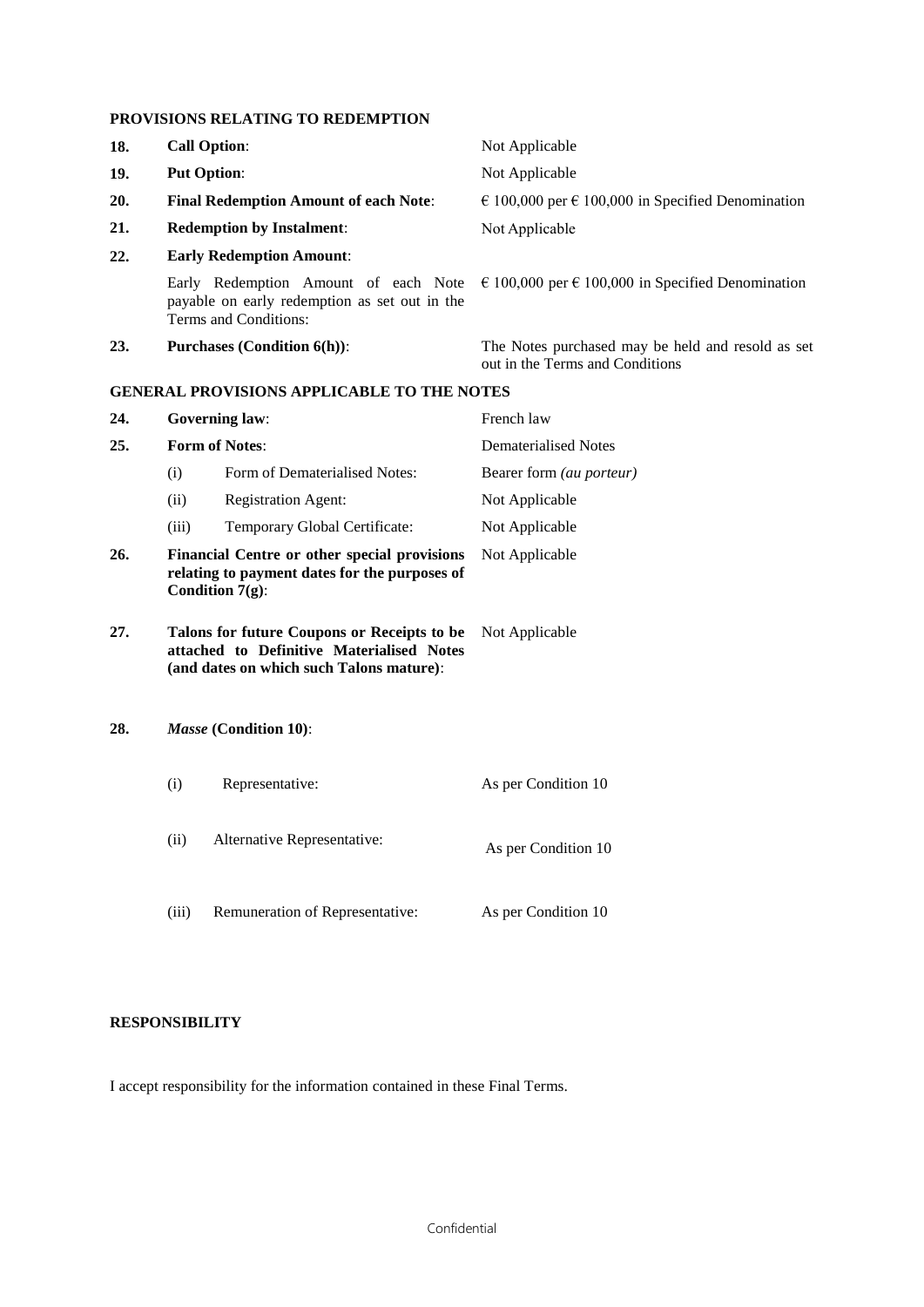Signed on behalf of BPCE SFH:

By: Jean-Philippe BERTHAUT, Directeur Général Délégué Duly authorised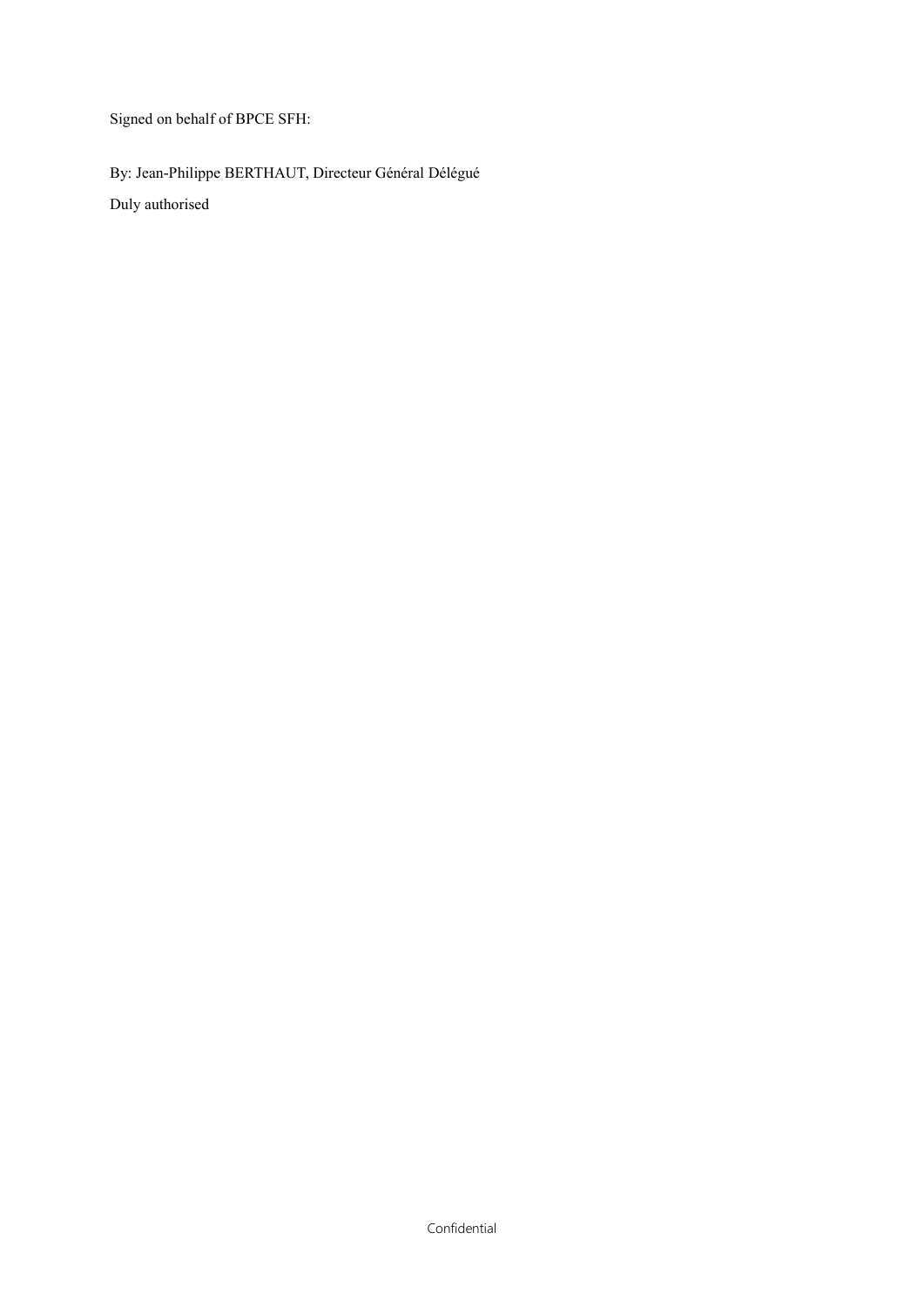### **PART B - OTHER INFORMATION**

# **1. LISTING AND ADMISSION TO TRADING**

| (i)   | Listing:                                                                                                                                                                                               | <b>Euronext Paris</b>                                                                                                                                                                                                                                                                                                                                                                                                                                                  |
|-------|--------------------------------------------------------------------------------------------------------------------------------------------------------------------------------------------------------|------------------------------------------------------------------------------------------------------------------------------------------------------------------------------------------------------------------------------------------------------------------------------------------------------------------------------------------------------------------------------------------------------------------------------------------------------------------------|
| (ii)  | (a) Admission to trading:                                                                                                                                                                              | Application has been made by the Issuer (or on its<br>behalf) for the Notes to be admitted to trading on<br>Euronext Paris with effect from the Issue Date                                                                                                                                                                                                                                                                                                             |
|       | (b) Regulated Markets or equivalent markets<br>on which, to the knowledge of the Issuer,<br>securities of the same class of the Notes to be<br>admitted to trading are already admitted to<br>trading: | The Existing Notes are already admitted to trading on<br><b>Euronext Paris</b>                                                                                                                                                                                                                                                                                                                                                                                         |
| (iii) | expenses related to<br>Estimate<br>of total<br>admission to trading:                                                                                                                                   | € 3,850                                                                                                                                                                                                                                                                                                                                                                                                                                                                |
| 2.    | <b>RATINGS</b>                                                                                                                                                                                         |                                                                                                                                                                                                                                                                                                                                                                                                                                                                        |
|       | Ratings:                                                                                                                                                                                               | The Notes are expected to be rated:                                                                                                                                                                                                                                                                                                                                                                                                                                    |
|       |                                                                                                                                                                                                        | AAA by Standard & Poor's Credit Market Services<br>Europe Limited; and                                                                                                                                                                                                                                                                                                                                                                                                 |
|       |                                                                                                                                                                                                        | Aaa by Moody's Investors Service Ltd.                                                                                                                                                                                                                                                                                                                                                                                                                                  |
|       |                                                                                                                                                                                                        | Each of the above agencies is established in the<br>European Union and registered under Regulation (EC)<br>1060/2009 of the European Parliament and the Council<br>of 16 September 2009 on credit rating agencies, as<br>amended (the "CRA Regulation") and included in the<br>list of registered credit rating agencies published on<br>the website of the European Securities and Markets<br>Authority (www.esma.europa.eu) in accordance with<br>the CRA Regulation |

### **3. INTERESTS OF NATURAL AND LEGAL PERSONS INVOLVED IN THE ISSUE**

Save as discussed in sections "Subscription and Sale" and "Risk factors – Risks related to the Issuer - Certain conflicts of interest" of the Base Prospectus, so far as the Issuer is aware, no person involved in the offer of the Notes has an interest material to the issue.

# **4. YIELD**

|    |           | Indication of yield:                                                                                                                               | minus 0.258 per cent. per annum |  |
|----|-----------|----------------------------------------------------------------------------------------------------------------------------------------------------|---------------------------------|--|
| 5. |           | <b>OPERATIONAL INFORMATION</b>                                                                                                                     |                                 |  |
|    |           | <b>ISIN</b> Code:                                                                                                                                  | FR0012695716                    |  |
|    |           | Common Code:                                                                                                                                       | 122273334                       |  |
|    |           | Depositaries:                                                                                                                                      |                                 |  |
|    | (a)       | Euroclear France to act as Central Yes<br>Depositary:                                                                                              |                                 |  |
|    | (b)       | Common Depositary for Euroclear No<br>Bank and Clearstream Banking, S.A.:                                                                          |                                 |  |
|    |           | Any clearing system other than Euroclear Not Applicable<br>Bank S.A./N.V. and Clearstream Banking,<br>S.A. and the relevant identification number: |                                 |  |
|    | Delivery: |                                                                                                                                                    | Delivery against payment        |  |
|    | Agent:    | Names and addresses of additional Paying Not Applicable                                                                                            |                                 |  |